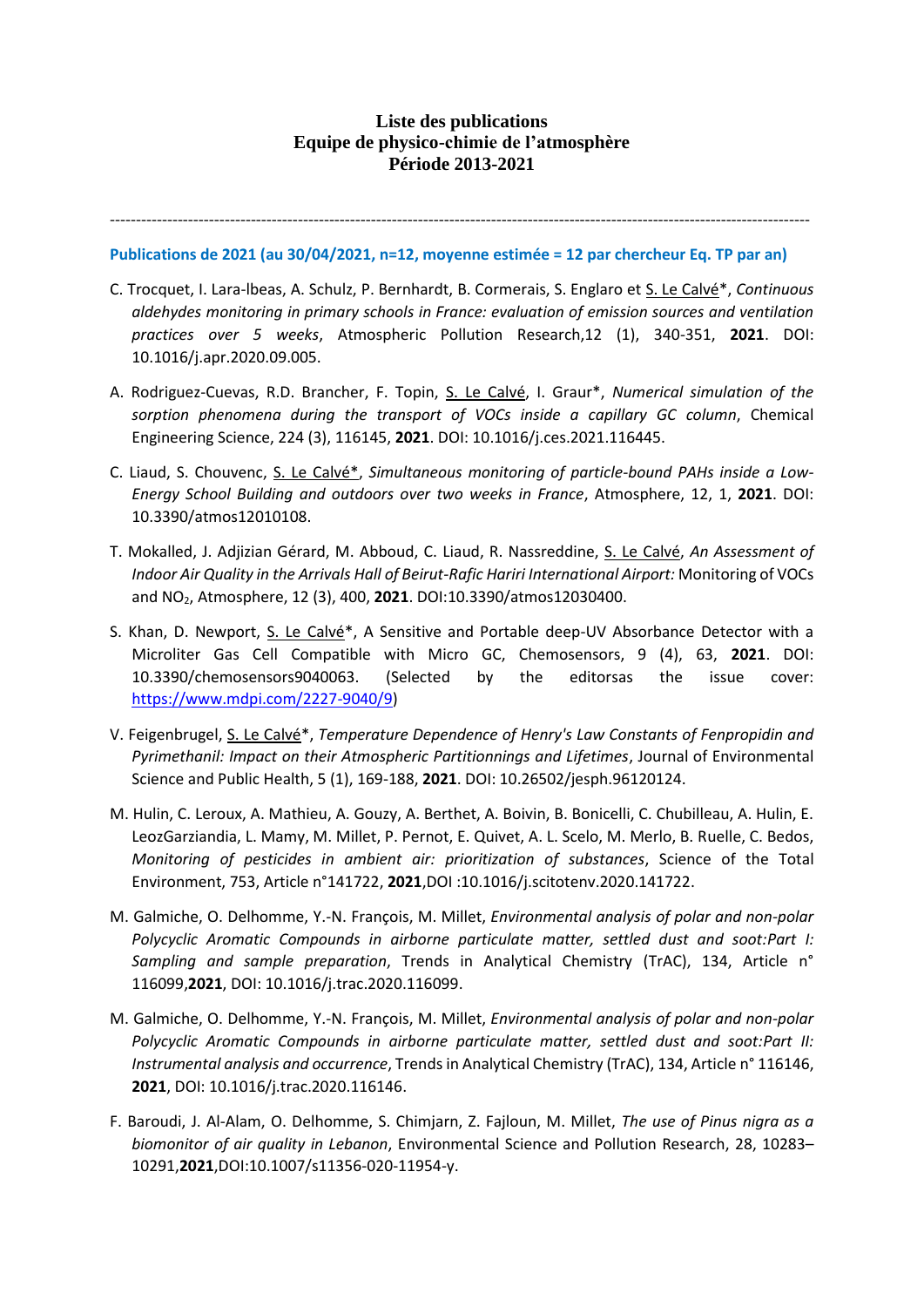- S. Chimjarn, O. Delhomme, M. Millet, *Temporal distribution and Gas/Particle partitioning of polycyclic aromatic hydrocarbons (PAHs) in the atmosphere of Strasbourg, France,* Atmosphere, 21, 337 (16pp), **2021**, DOI: 10.3390/atmos12030337.
- J. Zhao, L. Xiao , Z. Xiao, J.V. Morgan, G.R. Osinski, C.R. Neal, S.P.S. Gulick, U. Riller, P. Claeys, S. Zhao, N.C. Prieur, A. Nemchim, S. Yu, E. Chenot, L. Christeson, C.S. Cockell, M.J.L. Coolen, L. Ferrière, C. Gebhardt, K. Goto, H. Jones, D. Kring, J. Lofi, C.M. Lowery, R. Ocampo-Torres, L. Perez-Cruz, A. Pickersgill, M.H. Poelchau, C. Rasmussen, M. Rebolledo-Vieyra, H. Sato, J. Smit, S.M. Tikoo, N. Tomioka, J. Urrutia Fucugauchi, M.T. Whalen, A. Wittmann, K.E. Yamaguchi. *Shock-deformed zircon from the Chicxulub impact crater and implications for cratering process.* Geology, 49, **2021**. https://doi.org/10.1130/G48278.1.

# -------------------------------------------------------------------------------------------------------------------------------------- **Publications de 2020 (n=23, moyenne = 7.66 par chercheur Eq. Temps Plein)**

- S. Khan, S. Le Calvé, D. Newport, *A Review of Optical Interferometry Techniques for VOC Detection*, Sensors Actuators A Phys., 302, 111782, **2020.** DOI: 10.1016/j.sna.2019.111782.
- I. Lara-Ibeas, C. Megias-Sayago, A. Rodriguez-Cuevas, R. Ocampo-Torres, B. Louis, S. Colin, S. Le Calvé\*, *Adsorbent screeningfor airborne BTEX analysis and removal*, J. Environ. Chem. Engineering, 8 (2), 103563, **2020**. DOI: 10.1016/j.jece.2019.103563.
- D. Mariuta, L. Baldas, S. Colin, S. Le Calvé, J. G. Korvink and J. J. Brandner, *Prototyping a Miniaturized Microfluidic Sensor for Real-Time Detection of Airborne Formaldehyde*, International Journal of Chemical Engineering and Applications, 11(1), 23-28, **2020**. DOI: 10.18178/ijcea.2020.11.1.774.
- C. Megías-Sayago, I. Lara-Ibeas, Q. Wang, S. Le Calvé et B. Louis, *VOCs removal capacity of ZSM-5 zeolites: adsorbent design for near real-time BTEX detection*, ACS J. Environ. Chem. Engineering, 8 (2), 103724, **2020**. DOI: 10.1016/j.jece.2020.103724.
- I. Lara-Ibeas, C. Megias-Sayago, B. Louis, S. Le Calvé\*, *Adsorptive removal of gaseous formaldehyde at realistic concentrations*, J. Environ. Chem. Engineering, 8 (4), 103986, **2020**. DOI: 10.1016/j.jece.2020.103986.
- D. Mariuta, A. Govindaraji, S. Colin, C. Barrot-Lattes, S. Le Calvé, J. G. Korvink, L. Baldas, J. J. Brandner\*, Optofluidic sensing of airborne formaldehyde: towards on-chip integration, Micromachines, 11, 673, **2020**. DOI: 10.3390/mi11070673.
- A. Becker, C. Andrikopoulou, P. Bernhardt, R. Ocampo, C. Trocquet, S. Le Calvé\*, *On-line gaseous formaldehyde detection based on a closed-microfluidic-circuit analysis*, Chemosensors, 8 (3), 57, **2020**. DOI: 10.3390/chemosensors8030057.
- S. Khan, D. Newport, S. Le Calvé\*. *Low-Volume PEEK Gas Cell for BTEX Detection using Portable Deep-UV Absorption Spectrophotometry*, Spectrochimica Acta part A, 243, 1-7, **2020**. DOI: 10.1016/j.saa.2020.118727.
- D. Mariuta, S. Colin, C. Barrot-Lattes, S. Le Calvé, J. G. Korvink, L. Baldas, J. J. Brandner\*, *Miniaturization of fluorescence sensing in optofluidic devices*, Microfluidics and nanofluidics, 24 (65), 1-28, **2020**. DOI: 10.1007/s10404-020-02371-1.
- G. Coelho Rezende, S. Le Calvé, J. Brandner, D. Newport\*, *Characterization of a modular microfluidic photoionization detector*, Sensors and Actuators B: Chemical, 324, 1-10, **2020.**DOI: 10.1016/j.snb.2020.128667.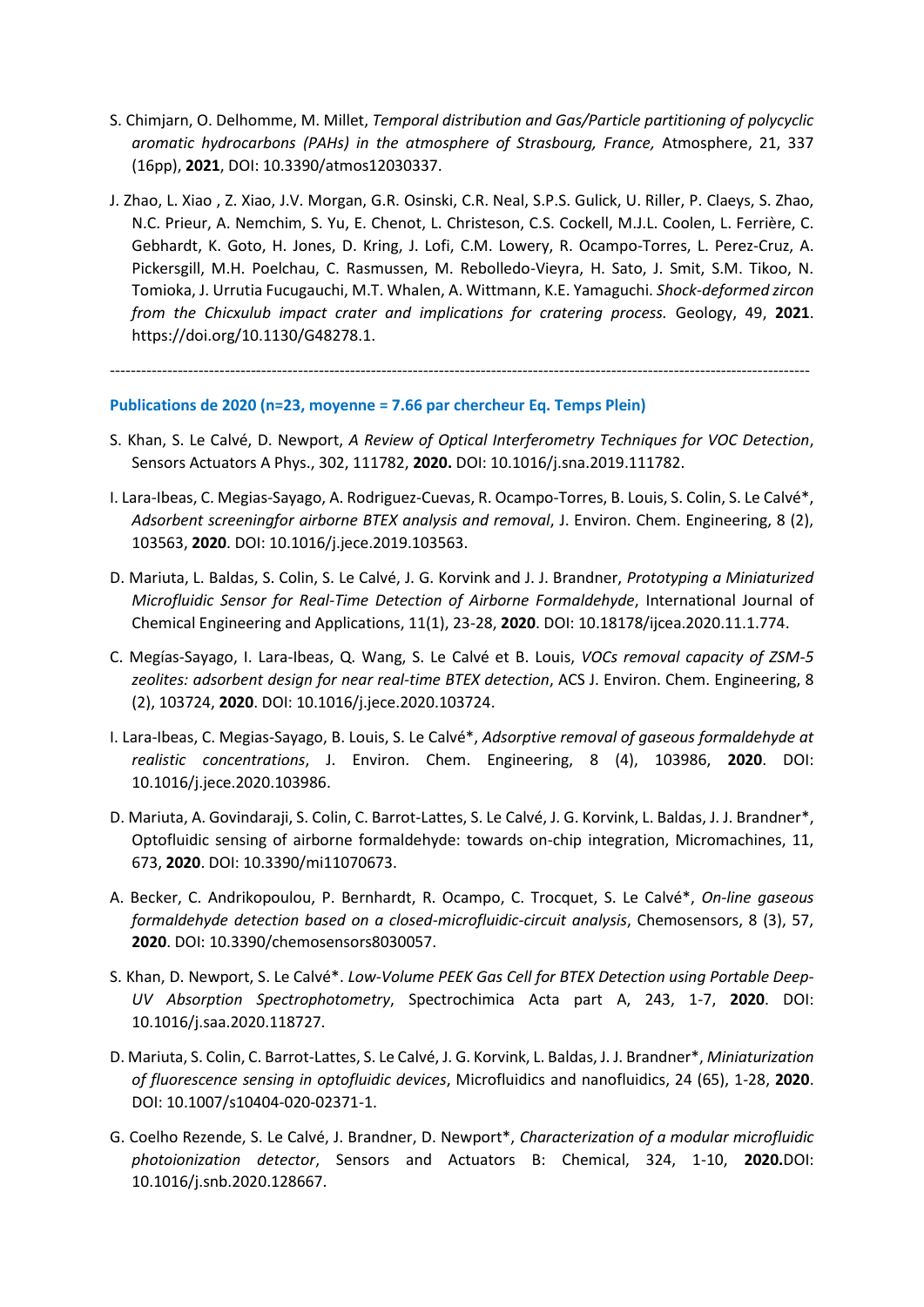- A. Rodríguez-Cuevas, I. Lara-lbeas, A. Leprince, M. Wolf, S. Le Calvé. *Easy-to-manufacture micro gas preconcentrator integrated in a portable GC for enhanced trace detection of BTEX*, Sensors and Actuators B, 324, 128690, **2020.** DOI: 10.1016/j.snb.2020.128690.
- J. Al-Alam, M. Lévy, H. Ba, C. Pham-Huu, M. Millet, *Passive air samplers based on ceramic adsorbent for monitoring of pesticides, polycyclic aromatic hydrocarbons and polychlorinated biphenyls in outdoor air,*EnvironmentalTechnology and Innovation, 20, Article n°101094, **2020**. DOI: 10.1016/j.eti.2020.101094.
- Y. Jabali, M. Elhoz, M. Millet, *Spatial and temporal distribution of 48 pesticides in the water resources of the basin of Abou Ali River- Northern Lebanon*, Environmental Science and Pollution Research, , 27, 17997–18012, **2020. DOI:** [10.1007/s11356-020-08089-5.](https://doi.org/10.1007/s11356-020-08089-5)
- F. Baroudi, J. Al-Alam S. Chimjarn, O. Delhomme, Z. Fajloun, M. Millet, *Conifers as environmental biomonitors: a multi-residue method for the concomitant quantification of 134 pesticides, 16 PAHs and 22 PCBs by LC-MS/MS and GC-MS/MS*, Microchemical Journal, 154, Article n° 104593, **2020. DOI:** [10.1016/j.microc.2019.104593.](https://doi-org.scd-rproxy.u-strasbg.fr/10.1016/j.microc.2019.104593)
- F. Baroudi, J. Al-Alam Z. Fajloun, M. Millet, *Snails as tools for the biomonitoring of environmental pollution; A Review*, Ecological Indicators, 113, Article n° 106240, **2020**. DOI: [10.1016/j.ecolind.2020.106240.](https://doi-org.scd-rproxy.u-strasbg.fr/10.1016/j.ecolind.2020.106240)
- M. Lévy, O. Delhomme, J. Al-Alam, M. Millet, *An integrated method coupling Accelerated Solvent Extraction (ASE), Solid-Phase Extraction (SPE) and Solid-Phase Micro Extraction for the quantification by GC and LC-MSMS of diverse pollutants (Pesticides, PAHs, PCBs), in air*, Microchemical Journal, 157, Article n° 104889, **2020**. DOI: [10.1016/j.microc.2020.104889.](https://doi-org.scd-rproxy.u-strasbg.fr/10.1016/j.microc.2020.104889)
- J. Al Alam, F. Baroudi, A. Chbani, Z. Fajloun, M. Millet, *A multi-residue method for pesticides, PAHs and PCBs analysis in snails used as environmental biomonitors*, Journal of Chromatography A, 1621, Article n°461006, **2020**[.DOI: 10.1016/j.chroma.2020.461006.](https://doi-org.scd-rproxy.u-strasbg.fr/10.1016/j.chroma.2020.461006)
- M. Lévy, H. Ba, C. Pallares, C. Pham-Huu, M. Millet, *Comparison and calibration of diverse passive samplers used for the air sampling of pesticides during a regional sampling monitoring campaign*, Atmospheric Pollution Research, 11, 1217-1225, **2020**. DOI[: 10.1016/j.apr.2020.03.014.](https://doi-org.scd-rproxy.u-strasbg.fr/10.1016/j.apr.2020.03.014)
- M.A. Cox, T.M. Erickson, M. Schmieder, R. Chrisyoffersen, D.K. Ross, A.J. Cavosie, P.A Bland, D.A. Kring, S.P.S. Gulick, J.V. Morgan, , T. J. Bralower, E. Chenot, G.L. Christeson, P. Claeys, C.S Cockell, M.J.L. Coolen, L. Ferrière, C. Gebhardt, K. Goto, S.L. Green, H. Jones, J. Lofi, C.M. Lowery, R. Ocampo-Torres, L. Perez-Cruz, A.E. Pickersgill, M.H. Poelchau, A.S.P. Rae, C. Rasmussen, H. Sato, J. Smit, S.M. Tikoo, N. Tomioka,J. Urrutia-Fucugauchi, M.T. Whalen, A. Wittmann, L. Xiao, K.E. Yamaguchi. *High-resolution microstructural and compositional analyses of shock deformed apatite from the peak ring of the Chicxulub impact crater*. Meteorics & Planetary Science 55, 8, 1715- 1733, **2020**. DOI: 10. 1111/maps.13541.
- M.T. Whalen, S.P.S. Gulick, C.M. Lowery, T. J. Bralower, J.V. Morgan, K. Grice, B. Schaefer, J. Smit, J. Ormö, A. Wittmann, D.A. Kring, S. Lyons, S. Goderis, E. Chenot, G.L. Christeson, P. Claeys, C.S Cockell, M.J.L. Coolen, L. Ferrière, C. Gebhardt, K. Goto, S.L. Green, H. Jones, J. Lofi, R. Ocampo-Torres, L. Perez-Cruz, A.E. Pickersgill, M.H. Poelchau, A.S.P. Rae, C. Rasmussen, H. Sato, J. Smit, S.M. Tikoo, N. Tomioka,J. Urrutia-Fucugauchi, L. Xiao, K.E. Yamaguchi. *Winding down the Chicxulub impact: the transition between impact and normal marine sedimentation near ground zero.* Marine Geology, 430, 106368, **2020**. DOI: 10.1016/j.margeo.2020.106368.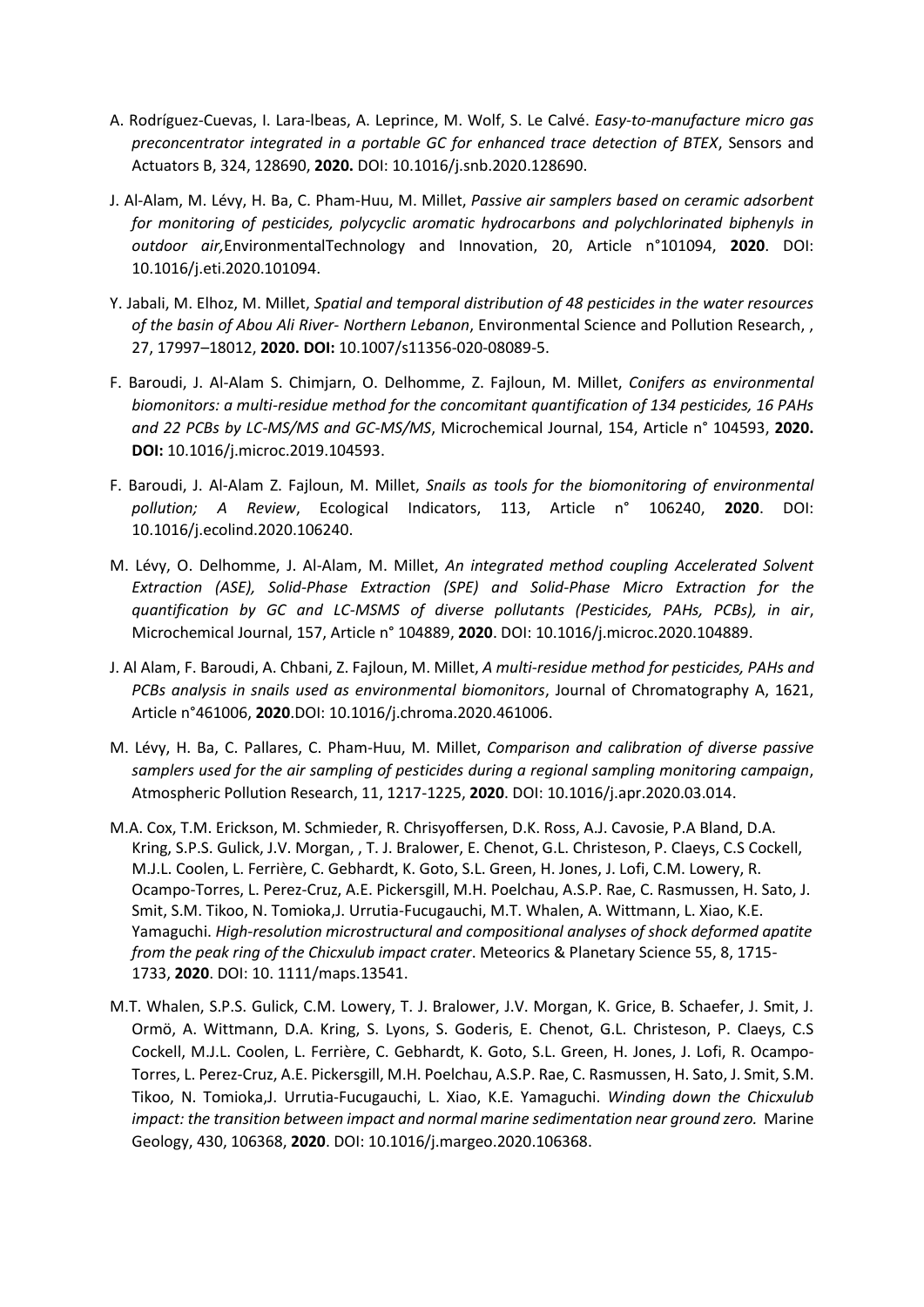- D.A. Kring, S.M. Tikoo, M. Schmieder, U. Riller, M. Rebolledo-Vieyra, S.L. Simpson, G.R. Osinski, J.Gattacceca, A. Wittmann,C.M. Verhagen, C.S. Cockell, M.J.L. Coolen, F.J. Longstaffe, S.P.S. Gulick, J.V. Morgan, T.J. Bralower, E. Chenot, G.L. Christeson, P.Claeys, L. Ferrière, C. Gebhardt, K. Goto, S.L. Green, H. Jones, J. Lofi, C.M. Lowery, R. Ocampo-Torres, L. Perez-Cruz, A.E. Pickersgill, M.H. Poelchau, A.S.P. Rae, C. Rasmussen, H. Sato, J. Smit, N. Tomioka,J. Urrutia-Fucugauchi, M.T. Whalen,L. Xiao, K.E. Yamaguchi,*Probing the hydrothermal system of the Chicxulubimpact crater*,Sci. Adv.,6, 3053, **2020**. DOI: 10.1126/sciadv.aaz3053.
- J. Zhao, L. Xiao , S.P.S. Gulick, J.V. Morgan, D. Kring, J. Urrutia-Fucugauchi, M. Schmieder, S.J. de Graaff, A. Wittmann, C. H. Ross, P. Claeys, A. Pickersgill, P. Kaskes, S. Goderis, C. Rasmussen, V. Vajda, L. Ferrière, J.G. Feignon , E. Chenot, L. Perez-Cruz, H. Sato, K.E. Yamaguchi, L. Christeson, E. Chenot, P. Claeys, C.S. Cockell, M.J.L. Coolen, C. Gebhardt, K. Goto, H. Jones, J. Lofi, C.M. Lowery, R. Ocampo-Torres, M.H. Poelchau, M. Rebolledo-Vieyra, U. Riller, H. Sato, J. Smit, S.M. Tikoo, N. Tomioka, M.T. Whalen. *Geochemistry, geochronology and petrogenesis ofMaya Block granitoidsand dykes fromthe Chicxulub Impact Crater, Gulf ofMéxico: Implicationsfor the assembly of Pangea,*Gondwana Research, 82, 128–150, **2020**. DOI: 10.1016/j.gr.2019.12.003.
- G.S. Collins, N. Patel, T.M. Davison, A.S.P. Rae, J.V. Morgan, S.P.S. Gulick, G. L. Christeson, E. Chenot, P. Claeys, C.S. Cockell, M.J.L. Coolen, L. Ferrière, C. Gebhardt, K. Goto, H. Jones, D.A. Kring, J. Lofi, C.M. Lowery, R. Ocampo-Torres, L. Perez-Cruz, A.E. Pickersgill, M.H. Poelchau, C. Rasmussen, M. Rebolledo-Vieyra, U. Riller, H. Sato, J. Smit, S.M. Tikoo, N. Tomioka, J. Urrutia-Fucugauchi, M.T. Whalen, A. Wittmann, L. Xiao, K.E. Yamaguchi. *A steeply-inclined trajectory for the ChicxulubImpact.*Nature communications, 11, 1480, **2020**. DOI: 10.1038/s41467-020-15269-x.

--------------------------------------------------------------------------------------------------------------------------------------

### **Publications de 2019 (n=22, moyenne = 7.33 par chercheur Eq. Temps Plein)**

- T. Mokalled, J. Adjizian-Gérard, M. Abboud, C. Trocquet, R. Nasreddine, V. Person, S. Le Calvé*, VOC tracers from Aircraft Activities at Beirut Rafic Hariri International Airport*, Atmospheric Pollution Research, 10, 537-553, **2019**. DOI: 10.1016/j.apr.2018.09.009.
- T. Mokalled, J. Adjizian Gérard, M. Abboud, C. Liaud, R. Nassreddine, S. Le Calvé, *An Assessment of Indoor Air Quality in the Maintenance Room at Beirut-Rafic Hariri International Airport*, Atmospheric Pollution Research, 10, 701-711, **2019**. [DOI: 10.1016/j.apr.2018.11.008](https://doi.org/10.1016/j.apr.2018.11.008)
- G. Coelho Rezende, S. Le Calvé, J. Brandner, D. Newport, *Micro Photoionization detectors*, Sensors and Actuators B: Chemical, 287, 86-94, **2019**. DOI: 10.1016/j.snb.2019.01.072.
- S. Khan, D. Newport, S. Le Calvé, Development of a Toluene Detector Based on Deep UV Absorption Spectrophotometry Using Glass and Aluminum Capillary Tube Gas Cells with a LED Source, Micromachines, 10 (3), 193, **2019**.DOI: 10.3390/mi10030193.
- I. Lara-lbeas, A. Rodríguez-Cuevas, C. Andrikopoulou, V. Person, L. Baldas, S. Colin, S. Le Calvé. *Sub-ppb Level Detection of BTEX Gaseous Mixtures with a Compact Prototype GC Equipped with a Preconcentration Unit*, Micromachines, 10 (3), 187, **2019**. DOI: 10.3390/mi10030187.
- F. Noël, C. Serra, S. Le Calvé. *Design of a novel axial gas pulses micromixer and simulations of its mixing abilities via computational fluid dynamics*, Micromachines, 10 (3), 205, **2019***.*DOI: 10.3390/mi10030205.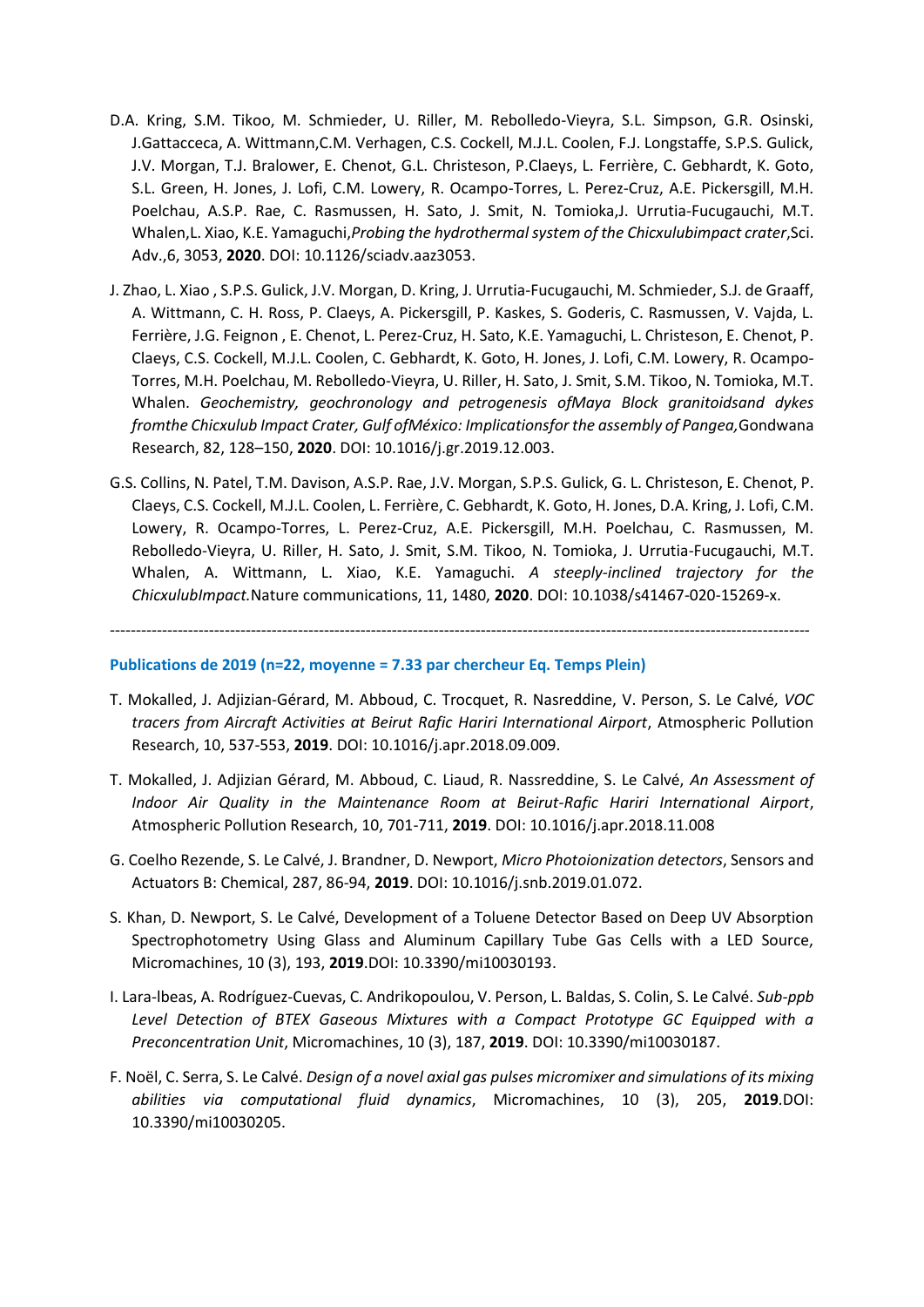- G. C. Rezende, S. Le Calvé, J. J. Brandner and D. Newport, *Micro Milled Microfluidic Photoionization Detector for Volatile Organic Compounds*, Micromachines, 10 (4), 228, **2019**. DOI: 10.3390/mi10040228.
- S. Khan, D. Newport, S. Le Calvé\*, *Gas Detection Using Portable Deep-UV Absorption Spectrophotometry: A Review*, Sensors, 19(23), 5210, **2019**[. DOI: 10.3390/s19235210.](https://doi.org/10.3390/s19235210)
- A. Becker, C. Andrikopoulou, P. Bernhardt, R. Ocampo, C. Trocquet, S. Le Calvé\*, *On-line gaseous formaldehyde detection by a microfluidic analytical method based on passive uptake through a microporous tube*, Micromachines, 10(12), 807, **2019**. DOI: [10.3390/mi10120807.](https://doi.org/10.3390/mi10120807)
- C. Trocquet, P. Bernhardt, M. Guglielmino, I. Malandain, C. Liaud, S. Englaro, S. Le Calvé\*, *Near Real-Time Monitoring of Formaldehyde in a Low-Energy School Building*, Atmosphere, 10(12), 763, **2019**. DOI: 10.3390/atmos10120763.
- J. Al-Alam, Z. Fajloun, A. Chbani, M. Millet, *The use of vegetation, bees, and snails as important tools for the biomonitoring of atmospheric pollution—a review*, Environmental Science and Pollution Research, 26, 9391–9408, **2019**. DOI[: 10.1007/s11356-019-04388-8.](https://doi.org/10.1007/s11356-019-04388-8)
- R. Béranger, E. Billoir, J.R. Nuckols, J. Blain, M. Millet, M.-L. Bayle, B. Combourieu, Th. Philip, J. Schüz, B. Fervers, *Agricultural and domestic pesticides in house dust from different agricultural areas in France*, Environmental Science and Pollution Research, 26, 19632–19645, **2019**. DOI: [10.1007/s11356-019-05313-9.](https://doi.org/10.1007/s11356-019-05313-9)
- J. Al-Alam, Z. Fajloun, A. Chbani, M. Millet, *Determination of 16 PAHs and 22 PCBs in honey samples originated from different region of Lebanon and used as environmental biomonitors sentinel*, Journal of Environmental Science and Health, Part A, 54(1), 9-15, **2019**. DOI: [10.1080/10934529.2018.1500782.](https://doi.org/10.1080/10934529.2018.1500782)
- Y. Jabali, M. Elhoz, M. Millet, *Determination of 48 pesticides in water by using DI-SPME coupled to GC/MS*, Microchemical Journal, 147, 83-92, **2019**. DOI: [10.1016/j.microc.2019.03.004.](https://doi-org.scd-rproxy.u-strasbg.fr/10.1016/j.microc.2019.03.004)
- M. Millet, Chapter 10 : sampling and analysis of pesticides in the atmosphere (pp 301-328). *Analysis of pesticides in food and environmental samples*. J.L. Tadeo Ed., CRC press **(2019)**, ISBN: 978-1-138- 48603-4. DOI: [10.1201/9781351047081.](https://doi.org/10.1201/9781351047081)
- D.A. Davault, J.P. Guillemin, M. Millet, F. Eymery, M. Hulin, M. Merlo, *Prosulfocarb at center stage!,Environmental Science and Pollution Research*, **2019**. DOI: 10.1007/s11356-019-06928-8.
- S.P.S. Gulick, T.J. Bralower, J.O.B. Hall, K. Grice, B. Schaeffer, S. Lyons, K.H. Freeman, J.V. Morgan, N. Artemieva, P. Kaskes, S.J. de Graaff, M.T. Whalen, G.S. Collins, S.M. Tikoo, C.. Verhagen, G.L. Christeson, P. Claeys, M.J.L. Coolen, S. Goderis, K. Goto, R.A.F. Grieve, N. McCall, G.R. Osinski, A.S.P. Rae, U. Riller, J. Smit, V. Vajda, A. Wittmann, , E. Chenot, C.S. Cockell, L. Ferriere, C. Gebhardt, S.L. Green, H. Jones, D.A. Kring, E. LeBer, J. Lofi, C.M. Lowery, R. Ocampo-Torres, L. Perez-Cruz, A.E. Pickersgill, M.H. Poelchau, C. Rasmussen, M. Rebolledo-Vieyra, D. Schmitt, N. Tomioka, J. Urrutia-Fucugauchi, L. Xiao, K.E. Yamaguchi. *The first day of the Cenozoic*. PNAS, 116, 39, 19342-19351, **2019**. DOI: 10.1073/pnas.1909479116.
- C. Rasmussen, D.F. Stocklia, C.H. Rossa, A. Pickersgill, S.P. Gulick, M. Schmieder, G.L. Christeson, A. Wittmann, D.A. Kring, J.V. Morgan,C. M. Lowery, E. Chenot, P. Claeys, C. Cockell, M. J. L. Coolen, L. Ferriere, C. Gebhardt, K. Goto, S. Green, H. Jones, J. Lofi, R. Ocampo-Torres, L. Perez-Cruz, M. H. Poelchau, A. S. P. Rae, M. Rebolledo-Vieyra, U. Riller, H. Sato, J. Smit, S. M. Tikoo, N. Tomioka, J. Urrutia-Fucugauchi, M. Whalen, L. Xiao, K.E. Yamaguchi*. U-Pb memory bahavior in Chicxulub's peak*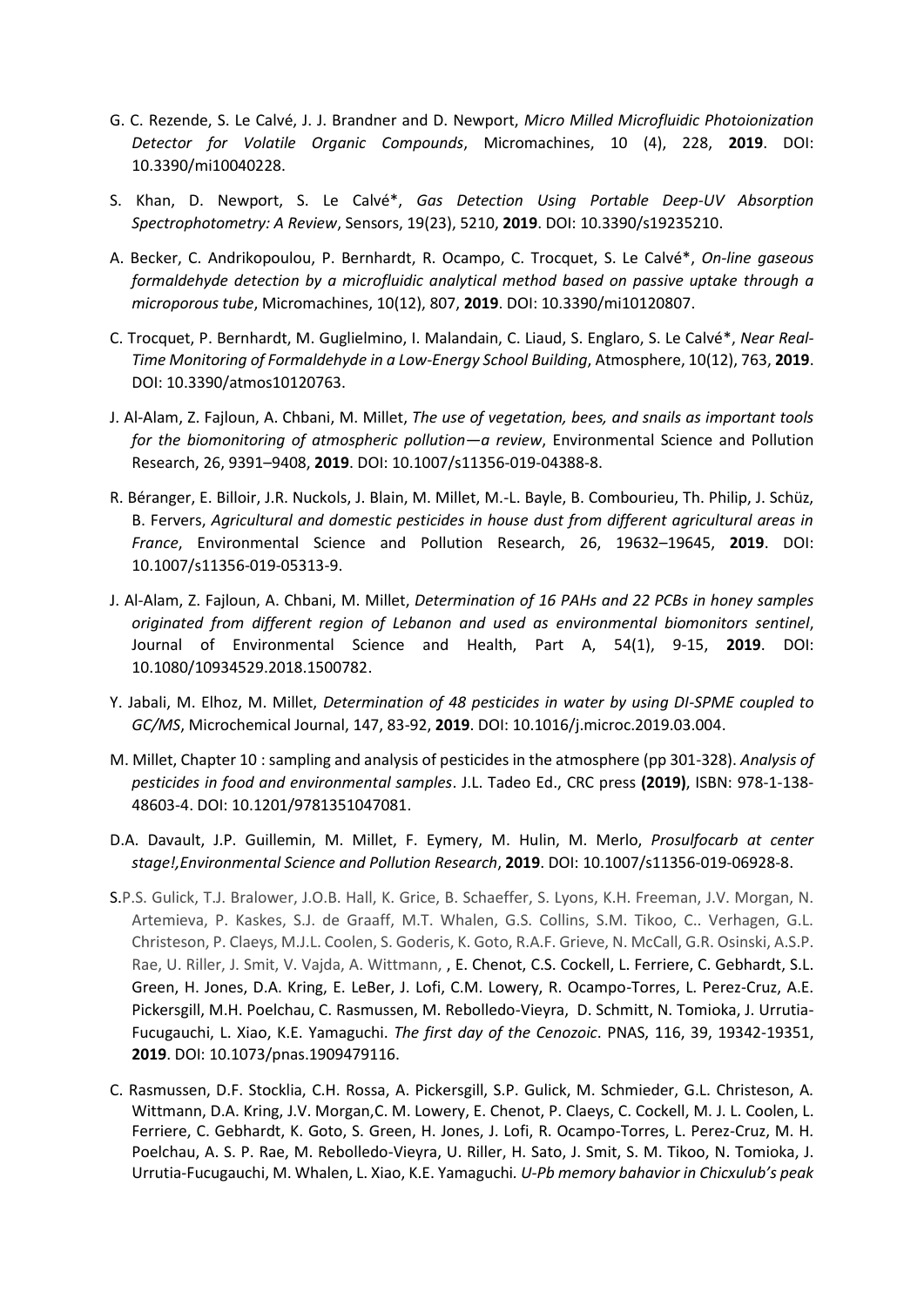*ring – Applying U-Pb depth profiling to shocked zircon*. Chemical Geology, 525, 356–367, **2019**. DOI: 10.1016/j.chemgeo.2019.07.029.

- C. M. Lowery, J. V. Morgan, S. P. S. Gulick, T. J. Bralower, G. L. Christeson, E. Chenot, P. Claeys, C. Cockell, M. J. L. Coolen, L. Ferriere, C. Gebhardt, K. Goto, S. Green, H. Jones, D. A. Kring, J. Lofi, C. Mellett, R. Ocampo-Torres, L. Perez-Cruz, A. Pickersgill, M. H. Poelchau, A. S. P. Rae, C. Rasmussen, M. Rebolledo-Vieyra, U. Riller, H. Sato, J. Smit, S. M. Tikoo, N. Tomioka, J. Urrutia-Fucugauchi, M. Whalen, A. Wittmann, L. Xiao, K.E. Yamaguchi, *Ocean drilling perspectives on meteorite impacts*, Oceanography, (32)1, 120-134, **2019**. DOI: 10.5670/oceanog.2019.133.
- J. Urrutia-Fucugauchi, L. Perez-Cruz, J. Morgan, S. Gulick, A. Wittmann, J. Lofi, E. Chenot, G. Christeson, P. Claeys, C. Cockell, M. J. L. Coolen, L. Ferriere, C. Gebhardt, K. Goto, H. Jones, D.A. Kring, C. Lowery, C. Mellett, R. Ocampo-Torres, A. Pickersgill, M. Poelchau, A. Rae, C. Rasmussen, M. Rebolledo-Vieyra, U. Riller, H. Sato, J. Smit, S. Tikoo-Shantz, N. Tomioka, M. Whalen, L. Xiao, K.E. Yamaguchi, T. Bralower, G.S. Collins, *Peering inside the peak ring of the Chicxulub impact crater-its nature and formation mechanism*, Geology Today 35 (2), 68-72, **2019**.DOI[: 10.1111/gto.12261.](https://doi.org/10.1111/gto.12261)
- A.S.P. Rae, G.S. Collins, M.H. Poelchau, U. Riller, T.M. Davison, R.A.F. Grieve, G.R. Osinski, J.V. Morgan, E. Chenot, G.L. Christeson, P. Claeys, C.S. Cockell, M.J.L. Coolen, L. Ferriere, C. Gebhardt, K. Goto, S.P.S. Gulick, H. Jones, D.A. Kring, J. Lofi, C.M. Lowery, R. Ocampo-Torres, L. Perez-Cruz, A.E. Pickersgill, C. Rasmussen, M. Rebolledo-Vieyra, H. Sato, J. Smit, S.M. Tikoo, N. Tomioka, J. Urrutia-Fucugauchi, M.T. Whalen, A. Wittmann, L. Xiao, K.E. Yamaguchi, *Stress-strain evolution during peakring formation: A case study of the Chicxulub Impact Structure*,The Journal of Geophysical Research Planets. Wiley-Blackwell, 124 (2),396-417, **2019**. DOI: 10.1029/2018JE005821.
- N.E. Timms, M.A. Pearce, T.M. Erickson, A.J. Cavosie, A.S.P. Rae, J. Wheeler, A. Wittmann, L. Ferriere, M.H. Poelchau, N. Tomioka, G.S. Collins, S.P.S. Gulick, C. Rasmussen, J.V. Morgan, E. Chenot, G.L. Christeson, P. Claeys, C.S. Cockell, M.J.L. Coolen, C. Gebhardt, K. Goto, S. Green, H. Jones, D.A. Kring, J. Lofi, C.M. Lowery, R. Ocampo-Torres, L. Perez-Cruz, A.E. Pickersgill, M. Rebolledo-Vieyra, U. Riller, H. Sato, J. Smit, S.M. Tikoo, J. Urrutia-Fucugauchi, M.T. Whalen, L. Xiao, K.E. Yamaguchi.*New shock microstructures in titanite (CaTiSIO5) from the peak ring of the Chicxulub impact structure, Mexico*, Contrib. Mineral Petrol, 174, 38, **2019**. DOI: [10.1007/s00410-019-1565-7.](https://doi.org/10.1007/s00410-019-1565-7)

**Publications de 2018 (n=13, moyenne = 4.33 par chercheur Eq. Temps Plein)**

T. Mokalled, S. Le Calvé, N. Badaro-Salibaa, M. Abboud, R. Zaaroura, W. Farah, J. Adjizian-Gérard, *Identifying the impact of Beirut Airport activities on local air quality - Part I: Emissions inventory of NO2 and VOC*, Atmos. Envir., 187, 435-444, **2018**. DOI: [10.1016/j.atmosenv.2018.04.036.](https://doi.org/10.1016/j.atmosenv.2018.04.036)

--------------------------------------------------------------------------------------------------------------------------------------

- I. Lara-lbeas, C. Trocquet, R. Nasreddine, C. Andrikopoulou, V. Person, B. Cormerais, S. Englaro, S. Le Calvé, *BTEX near real-time monitoring in two primary schools in La Rochelle, France*, Air Quality, Atmosphere & Health, 11, 1091–1107, **2018**. DOI: 10.1007/s11869-018-0611-3.
- V. Lucaire, J.-J. Schwartz, O. Delhomme, R. Ocampo-Torres, M. Millet, *A sensitive method using SPME pre-concentration for the quantification of aromatic amines in indoor air*, Analytical and Bioanalytical Chemistry, 410(7), 1955-1963, **2018**.
- H. Toumi, M. Boumaiza, M. Millet, Cl. M. Radetski, B. I. Camara, V. Felten, J.-F. Masfaraud, J.-F. Férard, *Binary mixtures ecotoxicity of malathion and deltamethrin to Daphnia magna (Crustacea, Cladocera)*, Environmental Science and Pollution Research, 25, 17781–17788, **2018**.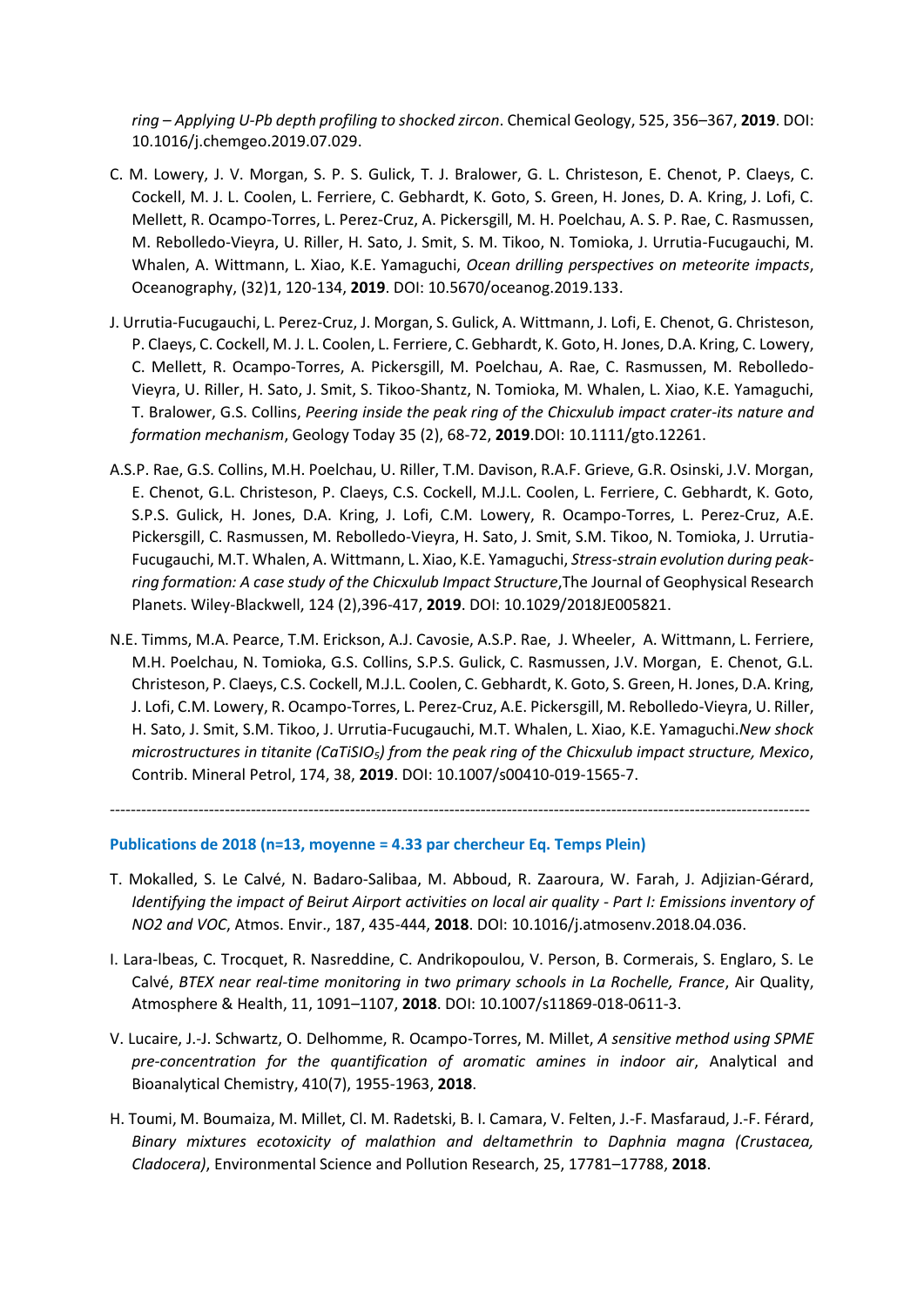- Y. Samir Jabaly, M. El-Hoz, M. Millet, *Optimization of a gas chromatography-Ion Trap Tandem mass spectrometry (GC-ITMS/MS) method for the determination of 16 Polycyclic Aromatic Hydrocarbons (PAHs) in water by solid-phase microextraction*, Euro-Mediterranean Journal for Environmental Integration, 3, Article 24, **2018**.
- M. Lévy, J. Al-Alam, C. Ridacker, S. Massemin, M. Millet, *The use of XAD®-2 passive air samplers for monitoring environmental trends of PAHs, PCBs and pesticides in three different sites in Strasbourg and its vicinity (east of France)*, Atmospheric Environment, 195, 12-23, **2018**.
- J. Al-Alam, Z. Fajloun, A. Chbani, M. Millet, *Determination of 16 PAHs and 22 PCBs in honey samples originated from different region of Lebanon and used as environmental biomonitors sentinel*, Journal of Environmental Science and Health, Part A, 10, 1-7, **2018**.
- G. L. Christeson, S. P. S. Gulick, J. V. Morgan, C. Gebhardt, D. A. Kring, E. Le Ber, J. Lofi, C. Nixon, M. H. Poelchau, A. S. P. Rae, M. Rebolledo-Vieyra, U. Riller, D. R. Schmitt, A. Wittmann, T. J. Bralower, E. Chenot, P. Claeys, C. S. Cockell, M. J. L. Coolen, L. Ferriere, S. Green, K. Goto, H. Jones, C. M. Lowery, C. Mellett, R. Ocampo-Torres, L. Perez-Cruz, A. E. Pickersgill, C. Rasmussen, H. Sato, J. Smit, S. M. Tikoo, N. Tomioka, J. Urrutia-Fucugauchi, M. T. Whalen, L. Xiao, and K. E. Yamaguchi, *Extraordinary rocks from the peak ring of the Chicxulub impact crater: P-wave velocity, density and porositymeasurements from IODP/ICDP expedition 364*, Earth and Planetary Science Letters, 495,1- 11, **2018**. DOI: 10.1016/j.epsl.2018.05.013.
- V. Vargas, J Castillo, R. Ocampo-Torres, Ch-P. Lienneman, B. Broussiere, *Surface modification of SiO<sup>2</sup> nanoparticles to increase asphaltene adsorption*, Petroleum Science and Technology 36 (8), 618- 624, **2018**. DOI: 10.1080/10916466.2018.1440300.
- C.M. Lowery, T.J. Bralower, J.D. Owens, F.J. Rodriguez-Tovar, H. Jones, J. Smit, M.T. Whalen, P. Claeys, K. Farley, S.P.S. Gulick, J.V. Morgan, S. Green, E. Chenot, G.L. Christeson, C.S. Cockell, M.J.L. Coolen, L. Ferriere, C. Gebhardt, K. Goto, D. A. Kring, J. Lofi, R. Ocampo-Torres, L. Perez-Cruz, A. E. Pickersgill, M. H. Poelchau, A. S. P. Rae, C. Rasmussen, M. Rebolledo-Vieyra, U. Riller, H. Sato, S. M. Tikoo, N. Tomioka, J. Urrutia-Fucugauchi, J. Vellekoop, A. Wittmann, L. Xiao, K. E. Yamaguchi, and W. Zylberman, L., *Rapid recovery of life at ground zero of the end-Cretaceous mass extinction*, Nature, 558, 288-291, **2018**. DOI: 10.1038/s41586-018-0163-6.
- U. Riller, M. H. Poelchau, A. S. P. Rae, F. M. Schulte, G. S. Collins, H. J. Melosh, J. V. Morgan, S. P. S. Gulick, J. Lofi, A. Diaw, N. Mccall, D. A. Kring, S. Green, E. Chenot, G. L. Christeson, P. Claeys, C. S. Cockell, M. J. L. Coolen, L. Ferriere, C. Gebhardt, K. Goto, H. Jones, L. Xiao, C. M. Lowery, R. Ocampo-Torres, L. Perez-Cruz, A. E. Pickersgill, C. Rasmussen, M. Rebolledo-Vieyra, H. Sato, J. Smit, S. M. Tikoo, N. Tomioka, M. T. Whalen, A. Wittmann, J. Urrutia-Fucugauchi, J. Vellekoop, and T. J. Bralower, *Rock fluidization during peak-ring formation of large impact structures*, Nature, 562, 511- 518, **2018**. DOI: 10.1038/s41586-018-0607-z.
- J. Lofi, D. Smith, C. Delahunty, E. Le Ber, L. Brun, G. Henry, J. Paris, S. Tikoo, W. Zylberman, P. A. Pezard, B. Celerier, D. R. Schmitt, C. Nixon, S. P. S. Gulick, J. V. Morgan, E. Chenot, G. L. Christeson, P. Claeys, C. S Cockell, M. J. L. Coolen, L. Ferriere, C. Gebhardt, K. Goto, S. Green, H. Jones, D. A. Kring, C.M. Lowery, C. Mellett, R. Ocampo-Torres, L. Perez-Cruz, A. E Pickersgill, M. Poelchau, A. S. P. Rae, C. Rasmussen, M. Rebolledo-Vieyra, U. Riller, H. Sato, J. Smit, N. Tomioka, J. Urrutia-Fucugauchi, M. T. Whalen, A. Wittmann, L. Xiao, K. E. Yamaguchi, T. J. Bralower, *Drilling-induced and logging-related features illustrated from IODP Expedition 364 downhole logs and borehole imaging tools*, Scientific Drilling, 24,1-13, **2018**. DOI: 10.5194/sd-24-1-2018.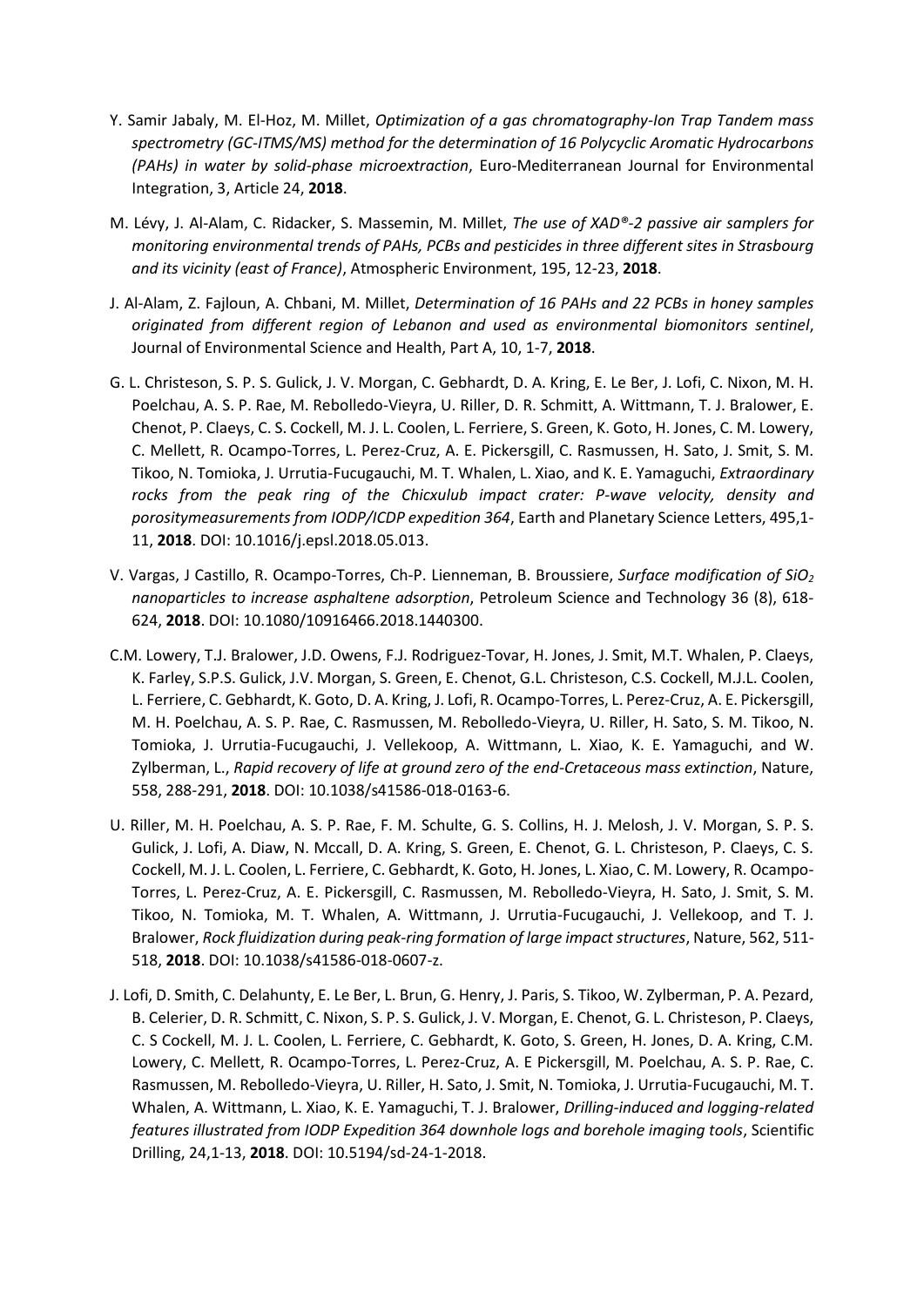U. Riller, M. H. Poelchau, A. S. P. Rae, F. M. Schulte, G. S. Collins, H. J. Melosh, J. V. Morgan, S. P. S. Gulick, J. Lofi, A. Diaw, N. Mccall, D. A. Kring, S. Green, E. Chenot, G. L. Christeson, P. Claeys, C. S. Cockell, M. J. L. Coolen, L. Ferriere, C. Gebhardt, K. Goto, H. Jones, L. Xiao, C. M. Lowery, R. Ocampo-Torres, L. Perez-Cruz, A. E. Pickersgill, C. Rasmussen, M. Rebolledo-Vieyra, H. Sato, J. Smit, S. M. Tikoo, N. Tomioka, M. T. Whalen, A. Wittmann, J. Urrutia-Fucugauchi, J. Vellekoop, and T. J. Bralower, *Erratum to: Rock fluidization during peak-ring formation of large impact structures*, Nature, 564, E26, **2018**. DOI: 10.1038/s41586-018-0748-0.

--------------------------------------------------------------------------------------------------------------------------------------

**Publications de 2017 (n=17, moyenne = 5.66 par chercheur Eq. Temps Plein)**

- M. Guglielmino A. Allouch, Ch. A. Serra, S. Le Calvé, *Development of microfluidic analytical method for on-line gaseous formaldehyde detection*, Sensors and Actuators B Chemical, 243, 963–970, **2017**. http://dx.doi.org/10.1016/j.snb.2016.11.093.
- M. Guglielmino, C. Trocquet, Ch. A. Serra, S. Le Calvé, *On-line gaseous Formaldehyde detection by a microfluidic analytical method based on simultaneous uptake and derivatization in a temperature controlled annular flow*, Talanta, 72, 102-108, **2017**. doi:10.1016/j.talanta.2017.05.038.
- A. Allouch, M. Guglielmino, Ch. A. Serra, S. Le Calvé, *Optofluidic fluorescence cell for the detection of low concentration toxic gases*, Sensors and Actuators B: Chemical, 255, 3441-3346, **2017**. https://doi.org/10.1016/j.snb.2017.09.174.
- J. Al-Alam, Z. Fajloun, A. Chbani , M. Millet,*The use of conifers needles as biomonitors candidates for the study of temporal air pollution variation in Strasbourg region*, Chemosphere, 168, 1411-1421, **2017**.
- J. Al-Alam, L. Bom, Z. Fajloun, A. Chbani , M. Millet,*Coupling HPLC with UV detection and Flame Atomic Absorption Spectroscopy for the analysis and identification of dithiocarbamates fungicides in vegetable matrices*, Journal of Chromatographic Science, 55 (4): 429-435, **2017**.
- A.X.R. Corrêa, R.C. Testolin, M.M. Torres, S. Cotelle, J.-J. Schwartz, M. Millet, C.M. Radetski,*Ecotoxicity assessment of particulate matter emitted from heavy-duty diesel-powered vehicles: is the pH of the leaching process important to represent environmental leaching conditions?*, Environmental Science and Pollution Research, 24(10), 9399-9406, **2017**.
- C. Liaud, J.-J. Schwartz, R. Ocampo, O. Delhomme, M. Millet, *Temporal variations of atmospheric PAHs in an urban area (Strasbourg, France) by using long duration High-Volume sampling*, *Polycyclic Aromatic Compounds*, 37 (2-3), 122-127,**2017**.
- A. Sonnette, M. Millet, R. Ocampo, L. Alleman, P. Coddeville, *Tenax-TA spiking approach of thermal desorption coupled to GC-MSMS for the quantification of PAHs in indoor air and dust*, Polycyclic Aromatic Compounds, 37 (2-3), 170-177, **2017**.
- M. Lévy, E. Fournier, Y. Heyrich, M. Millet, *Coupling ASE, SPE and SPME for the extraction and quantification of PAH in passive samplers and biological materials (pine needles), Polycyclic Aromatic Compounds*, 37 (2-3), 178-188, **2017**.
- C. Liaud, J.-J. Schwartz, M. Millet, *Comparison of atmospheric concentrations of current-used pesticides and lindane between urban and rural areas during intensive application period in Alsace (France) by using XAD-2® based passive samplers*, Journal of Environmental Science and Health, Part B, 52(7), 458-465, **2017**.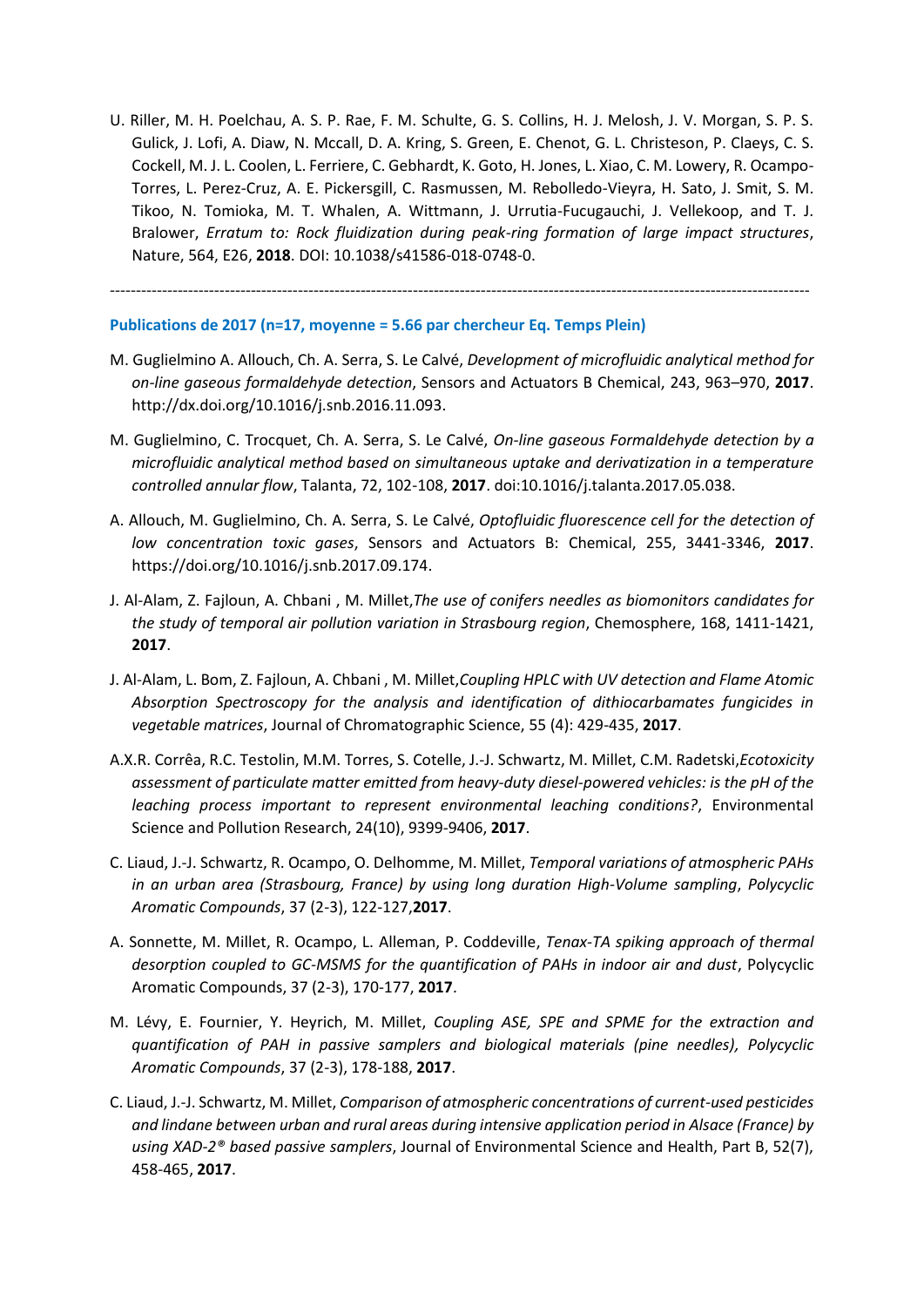- J. Al-Alam, Z. Fajloun, A. Chbani , M. Millet, *A multi-residue method for the analysis of 90 pesticides, 16 PAHs and 22 PCBs in honey using QuEChERS-SPME*, Analytical and Bioanalytical Chemistry, 409, 5157-5169, **2017**.
- J. Gasperi, C. Sébastian, V. Ruban, M. Delamain, S. Percot, L. Wiest, C. Mirande, E. Caupos, D. Demare, M. Diallo Kesso, M. Saad, J.J. Schwartz, P. Dubois, C. Fratta, H. Wolff, R. Moilleron, G. Chebbo, C. Cren, M. Millet, S. Barraud, M.-C. Gromaire, *Contamination des eaux pluviales par les micropolluants : avancées du projet INOGEV (Micropollutant in stormwater: findings of the Inogevresearch program)***,** Techniques, Sciences Méthodes (TSM), 7-8, 51–70, 2017.
- J. Al-Alam, Z. Fajloun, A. Chbani , M. Millet, *The use of honey as environmental biomonitor of pesticides contamination in Lebanon*, Euro-Mediterranean Journal for Environmental Integration, 2, Article 23 (pp. 2-7), **2017**.
- M. Lefrancq, S. Payraudeau, B. Guyot, M. Millet, G. Imfeld, *Degradation and transport of the chiral herbicide S-metolachlor at the catchment scale: combining observation scales and analytical approaches*, Environmental science and Technology, 51 (22), 13231–13240, **2017**.
- V. Vargas, J. Castillo, R. Ocampo Torres, B. Broussiere, Ch-Ph. Lienneman, *Development of a chromatographic methodology for the separation and quantification of V, Ni and S compounds in petroleum products*, Fuel Processing Technology, 162, 37-44, **2017**. DOI: 10.1016/j.fuproc.2017.03.27.
- N. Artemieva, J. Morgan, S. P. S. Gulick, E. Chenot, G. L. Christeson, P. Claeys, C. S. Cockell, M. J. L. Coolen, L. Ferrière, C. Gebhardt, K. Goto, S. Green, H. Jones, D. A. Kring, J. Lofi, C. M. Lowery, R. Ocampo-Torres, L. Perez-Cruz, A. E. Pickersgill, M. Poelchau, A. S. P. Rae, C. Rasmussen, M. Rebolledo-Vieyra, U. Riller, H. Sato, J. Smit, S. M. Tikoo, N. Tomioka, J. Urrutia-Fucugauchi, M. T. Whalen, A. Wittmann, L. Xiao, K. E. Yamaguchi, W. Zylberman, G. S. Collins and T. J. Bralower, *Quantifying the release of climate-active gases by large meteorite with a case study of Chicxulub*, Geophysical Research Letters, 44, 10180-10188, **2017**. DOI: 10.1002/2017GL074879.
- D.A. Kring, Ph. Claeys, S.P.S. Gulick, J.V. Morgan, G.S. Collins, T. Bralower, E. Chenot, G. Christeson, C. Cockell, M.J.L. Coolen, L. Ferriere, C. Genhardt, K. Goto, H. Jones, J. Lofi, C. Lowery, C. Mellett, R. Ocampo-Torres, L. Perez-Cruz, A. Pickersgill, M. Pöelchau, A. Rae, C. Rasmussen, M. Rebolledo-Vieyra, U. Riller, H. Sato, J. Smit, S.M. Tikoo, N. Tomioka, J. Urrutia-Fucugauchi, M. Whalen, A. Wittmann, L. Xiao, K.E. Yamaguchi, W. Zylberman, *Chicxulub and the exploration of large peak-ring impact craters thorough scientific drilling*, GSA Today 27 (10), 4-8, **2017**. DOI: 10.1130/GSATG352A.1.

#### **Publications de 2016 (n=14, moyenne = 4.66 par chercheur Eq. Temps Plein)**

R. Nasreddine, V. Person, C. Serra, S. Le Calvé\*, *Development of a novel portable miniaturized GC for near real-time low-level detection of BTEX*, Sensors and Actuators B Chemical, 224, 159-169, **2016**.

--------------------------------------------------------------------------------------------------------------------------------------

- R. Nasreddine, V. Person, C. Serra, C. Schoemaecker, S. Le Calvé\*, *Portable novel micro-device for BTEX real-time monitoring: assessment during a field campaign in a low consumption energy junior high school classroom*, Atmos. Envir., 126, 211-217, **2016**.
- M. Rizk, M. Verriele, S. Dusanter, C. Schoemaeker, S. Le Calvé, N. Locoge\*, *Fast sorption measurements of volatile organic compounds on building materials: Part 1 - Methodology developed for field applications*, Building and Environment, 99, 200–209, **2016**.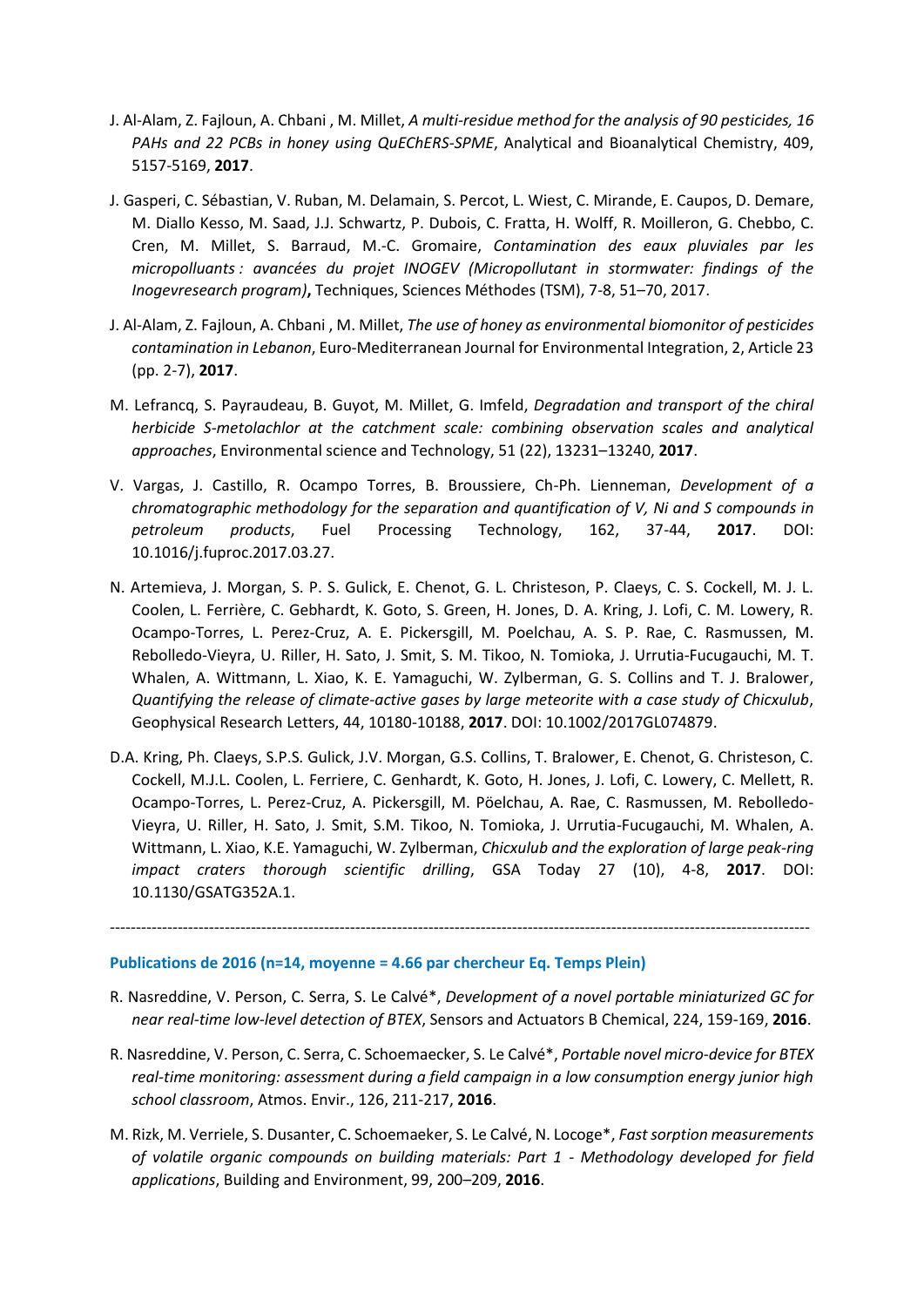- M. Rizk, M. Verriele, S. Dusanter, C. Schoemaeker, S. Le Calvé, N. Locoge\*, *Fast Sorption Measurements of VOCs on Building Materials: Part 2 - Comparison between FLEC and CLIMPAQ Methods*, Building and Environment, 99, 239–251, **2016.**
- M. Rizk, M. Verriele, M. Mendez, N. Blond, S. Dusanter, C. Schoemaeker, P. Blondeau, S. Le Calvé, N. Locoge\*, *Data on comparison between FLEC and CLIMPAQ methods used for fast sorption measurements of VOCs on building materials*, Data in Brief 7(C), **2016**.
- H. Fathallah, V. Lecuire, E. Rondeau, S. Le Calvé, *Smart Badge for Monitoring Formaldehyde Exposure Concentration*, In book: Sustainable Ecological Engineering Design, pp.111-123, **2016**.
- E. Maillard, J. Lange, S. Schreiber, J. Dollinger, B. Herbstritt, M. Millet, G. Imfeld, *Dissipation of hydrological tracers and the herbicide S-metolachlor in batch and continuous-flow wetlands*, Chemosphere, 144, 2489-2496, **2016**.
- C. Raeppel, G. Salquebre, M. Millet, B.M.R. Appenzeller, *Comparison of hair pesticides contamination of inhabitants from contrasted homes*, Science Total Environment, 544, 845-852, **2016**.
- A. Lopez, M. Millet, Cl. Coscolla, V. Yusa, *Retrospective screening of pesticide metabolites in ambient air using liquid chromatography coupled to high-resolution mass spectrometry*, Talanta, 150, .27- 36, **2016**.
- A. X. R. Corrêa, S. Cotelle, M. Millet, C. A. Somensi, Th. M. Wagner, C. M. Radetski, *Genotoxicity assessment of particulate matter emitted from heavy-duty diesel-powered vehicles using in vivo Vicia faba micronucleus test*, Ecotoxicology and Environmental Safety, 127, 199-204, **2016**.
- H. Mokbel, E. Jamal Al Dine, A. Elmoll, C. Liaud, M. Millet, *Simultaneous analysis of organochlorine pesticides and polychlorobiphenyls in air samples by using Accelerated Solvent Extraction (ASE) and Solid Phase Micro-Extraction (SPME) coupled to gas chromatography dual electron capture detection*, Environmental Science and Pollution Research, 23, 8053-8063, **2016**.
- S. Percot, V. Ruban, P. Rouspard, D. Maro, M. Millet, *A new method to assess the contribution of atmospheric deposition to stormwater metal load in a small urban catchment*, Water, Air and Soil Pollution, 227, 180, **2016**.
- C. Liaud, M. Brucher, Cl. Schummer, Cl. Coscollà, H. Wolff, J.-J. Schwartz, V. Yusà, M. Millet, *Application of long duration high-volume sampling coupled to SPME-GC-MS/MS for the assessment of airborne pesticides variability in an urban area (Strasbourg, France) during agricultural application*, Journal of Environmental Science and Health, Part B, 51, 703-714, **2016**.
- J.V. Morgan, S. Gulick, T. Bralower, E. Chenot, G. Christeson, P. Claeys, C. Cockell, G.S. Collins, M.J.L. Coolen, L. Ferriere, C. Gebhardt, K. Goto, H. Jones, D.A. Kring, E. Le Ber, J. Lofi, X. Long, C. Lowery, C. Mellett, R. Ocampo-Torres, G.R. Osinski, L. Perez-Cruz, A. Pickersgill, M. Pölchau, A. Rae, C. Rasmussen, M. Rebolledo-Vieyra, U. Riller, H. Sato, D.R. Schmitt, J. Smit, S. Tikoo, N. Tomioka, J. Urrutia-Fucugauchi, M. Whalen, A. Wittmann, K. Yamaguchi, W. Zylberman. *The formation of peak rings in large impact craters*, Science, 354, 6314, 878-882, **2016**. DOI: 10.1126/science.aah6561.

--------------------------------------------------------------------------------------------------------------------------------------

## **Publications de 2015(n=14, moyenne = 4.66 par chercheur Eq. Temps Plein)**

C. Liaud, M. Millet, S. Le Calvé\*, *Development of an analytical method to quantify traces of Particlebound PAHs in air*, Talanta, 131, 386-394, **2015**.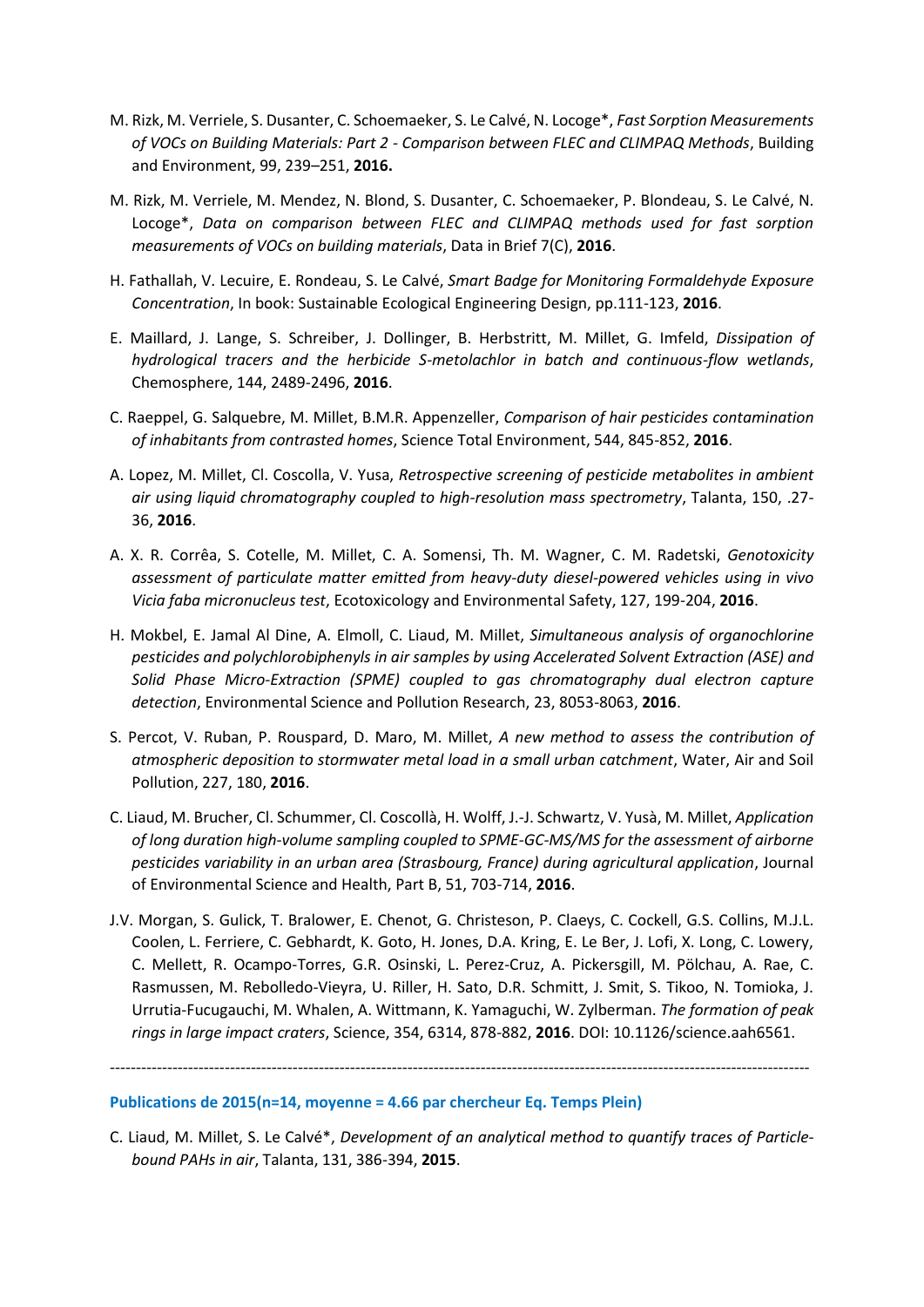- S. Azizi, G. Ulrich, M. Guglielmino, S. Le Calvé, J. P. Hagon, A. Harriman\*, R. Ziessel\*, *Photo-induced Proton Transfer Promoted by Peripheral Subunits for Some Hantzsch Esters*, J. Phys. Chem. A, 119 (1), 39–49, **2015**.
- M. Rizk, M. Verriele, M. Mendez, S. Dusanter, C. Schoemaecker, S. Le Calvé, N. Locoge, *In-situ measurements of sorption parameters with a field and laboratory emission cell (FLEC): A comparison to the test emission chamber method*, WIT Transactions on Ecology and the Environment; 198, 329- 335, **2015**.
- P. Garra, C. Maschowski, C. Liaud, A. Dierterlen, G. Trouvé, S. Le Calvé, J.L. Jaffrezo, G. Leyssens, C. Schönnenbeck, S. Hohler, R. Gieré, *A novel approach to estimate total PAH contribution to particulate Matter from biomass burning using fluorescence microscopy*, Aerosol Science & Technology, 49, 1160-1169, **2015**.
- C. Raeppel, B.M.R. Appenzeller, M. Millet,*Analysis of seven pyrethroids biocides and their synergist in indoor air by thermal-desorption gas chromatography/mass spectrometry after sampling on Tenax TA® passive tubes*, Talanta, 131, 309-314, **2015**.
- H. Toumi, M. Boumaiza, M. Millet, Cl. M. Radetski, V. Felten, J.-F. Férard, *Can acetylcholinesterase be used as a biomarker to detect deltamethrin (pyrethrinoids insecticide) exposure with diverse strains of Daphnia magna (Crustacea, Cladocera)?*, Chemosphere, 120, 351-356, **2015**.
- H. Toumi, M. Boumaiza, M. Millet, Cl. M. Radetski, B. I. Camara, V. Felten, J.-F. Férard,*Acute and chronic effects of an endocrine disruptor, malathion (organophosphorous pesticide), on three strains of Daphnia magna (Crustacea, Cladocera)*, Journal of Environmental Science and Health Part B : Pesticides, Food Contaminants, and Agricultural Waste, 50, 34-44, **2015**.
- C. Raeppel, M. Fabritius, M. Nief, B.M.R. Appenzeller, O. Briand, L. Tuduri M. Millet, *Analysis of airborne pesticides from different chemical classes adsorbed on RadielloTenax passive tubes by thermaldesorption-GC/MS*, Environmental science and Pollution Research, 22, 2726-2734, **2015**.
- O. Elsayed, E. Maillard, S. Vuillemier, M. Millet, G. Imfeld, *Degradation of chloroacetanilide herbicides and bacterial community composition in lab-scale wetlands*, Science of the Total Environment, 520, 22-231, **2015**.
- V. Yusà, M. Millet, Cl. Coscollà, O. Pardo, M. Roca, *Occurrence of biomarkers of pesticide exposure in non-invasive human specimens*, Chemosphere, 139, 91-108, **2015**.
- J. Al-Alam, Z. Fajloun, A. Chbani , M. Millet, *Contribution to the Food Products Analysis; Research and Hemolytic Effect Evaluation of some Pesticides Used in Lebanon*, Journal of Environmental Science and Health, Part B, 50 (11), 788-796, **2015**.
- V. Yusà, M. Millet, Cl. Coscollà, M. Roca, *Analytical methods for human biomonitoring of pesticides*, Analytica Chimica Acta, 891, 15-31, **2015**.
- C.A. Somensi, A.L.F. Souza, E.L. Simionatto, P. Gaspareto, S.M. Almeida, M. Millet, C.M. Radetski, *Evaluation of the efficiency of ozonolysis and ozonolysis/sonolysis treatments for the denaturation of genetic material present in hospital wastewaters*, Journal of Environmental Management, 162, 74-80, **2015**.
- E. Jamal Al Dine, H. Mokbel, A. Elmoll, S. Massemin, S. Vuillemier, J. Toufaily, H. Hanieh, M. Millet, *Concomitant evaluation of atmospheric levels of polychlorinated biphenyls, organochlorine*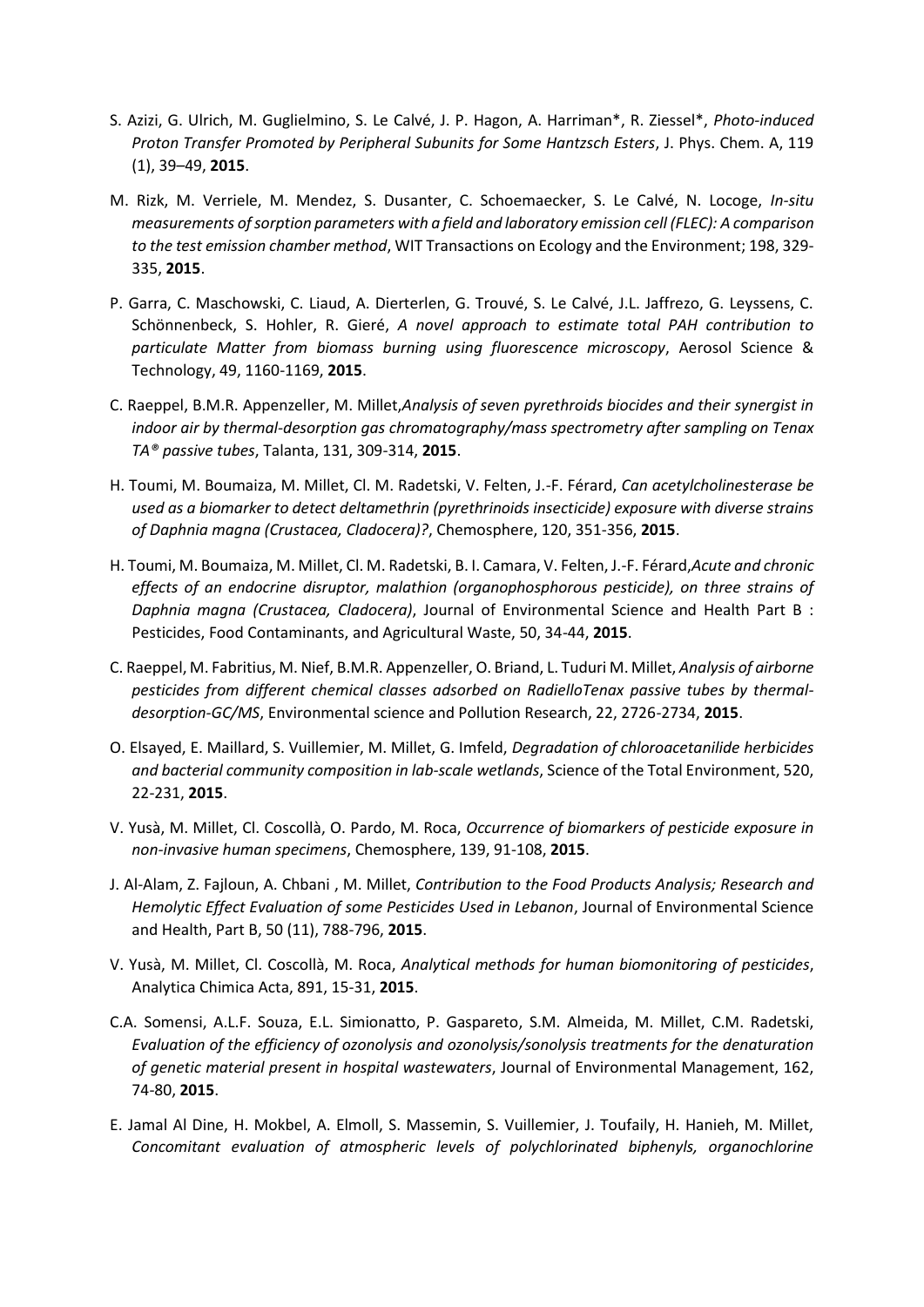*pesticides and polycyclic aromatic hydrocarbons in Strasbourg (France) using pine needle passive samplers*, Environmental Science and Pollution Research, 22, 17850-17859, **2015**.

## --------------------------------------------------------------------------------------------------------------------------------------

# **Publications de 2014 (n=9, moyenne = 3.00 par chercheur Eq. Temps Plein)**

- C. Liaud, R. Nasreddine, N. Nguyen, S. Le Calvé\*, *Experimental study of a transportable GC-PID and two thermo-desorption based methods coupled to FID and MS detection to assess BTEX exposure at subppb level in air*, Talanta, 127, 33-42, **2014**.
- M. Guglielmino\*, A. Allouch, P. Bernhardt, Ch. A. Serra, S. Le Calvé, *Développement d'une nouvelle méthode analytique microfluidique pour la détection et la quantification du méthanal gazeux*, Actualité chimique, 390, 1-2, **2014**.
- C. Liaud, T. Dintzer, G. Trouvé, V. Tschamber, S. Le Calvé\*, *Particle-boundPAHs quantification using a 3-stages Cascade Impactor in French indoor environments*, Environ. Pollution, 195C, 64-72, **2014**.
- Cl. Schummer, B. M. Appenzeller, M. Millet, *Monitoring of spatial and temporal variations of Polycyclic aromatic Hydrocarbons (PAHs) in the atmosphere of southern Luxembourg using XAD-2 resin based passive samplers*, Environmental Science and Pollution Research, 21, 2098–2107, **2014**.
- C. Raeppel, M. Fabritius, M. Nief, B.M.R. Appenzeller, M. Millet, *Coupling ASE, silylation and SPME-GC/MS for the analysis of current-used pesticides in atmosphere*, Talanta, 121, 24-29, **2014**.
- M. Lefrancq, S. Payraudeau, A. Joaquin Garcia Verdu, E. Maillard, M. Millet, G. Imfeld, *Transport of cyazofamid and kresoxim methyl in runoff at the plot and catchment scales*, Environmental Science and Pollution Research, 21(7), 4871-4882, **2014**.
- J. Gasperi, C. Sebastian, V. Ruban, S. Percot, L. Wiest, C. Mirande, E. Caupos, D. Demare, M. Diallo Kessoo, M. Saad, J-J.Schwartz, P. Dubois, C. Fratta, H. Wolff, R. Moilleron, G. Chebbo, C. Cren, M. Millet, S. Barraud, M.C.Gromaire, *Micropollutant contamination of urban stormwater: new insights based on an extended French dataset*, Environmental Science and Pollution Research, 21(8), 5267- 5283, **2014**.
- V. Yusà, Cl. Coscollà, M. Millet, *New screening approach to risk assessment of pesticides in ambient air. A pilot study in rural area of Spain*, Atmospheric Environment, 96, 322-330, **2014**.
- M. Espinosa, U.S. Pacheco, F. Leyte, R. Ocampo, *Separation and identification of porphyrin biomarkers from a heavy crude oil Zaap-1 offshore well, Sonda de Campeche, México*, Journal of Porphyrins and Phthalocyanines 07/2014; 18(07):542-551, **2014**.

--------------------------------------------------------------------------------------------------------------------------------------

# **Publications de 2013 (n=8, moyenne = 2.66 par chercheur Eq. Temps Plein)**

- A. Allouch, M. Guglielmino, P. Bernhardt, Ch. A. Serra\*, S. Le Calvé\*, *Portable, miniature, fast and high sensitive near real-time analyzers: formaldehyde detection*, Sensors and Actuators B: chemistry, 181, 551-558, **2013**.
- A. Allouch, S. Le Calvé\*, Ch. A. Serra\*, *Portable, miniature, fast and high sensitive real-time analyzers: BTEX detection*, Sensors and Actuators B Chemical, 82, 446-452, **2013**.
- M. Lefrancq, G. Imfeld, S. Payraudeau, M. Millet, *Kresoxim methyl deposition, drift and runoff in a vineyard catchment*, Science of the Total Environment, 442, 503-508, **2013**.